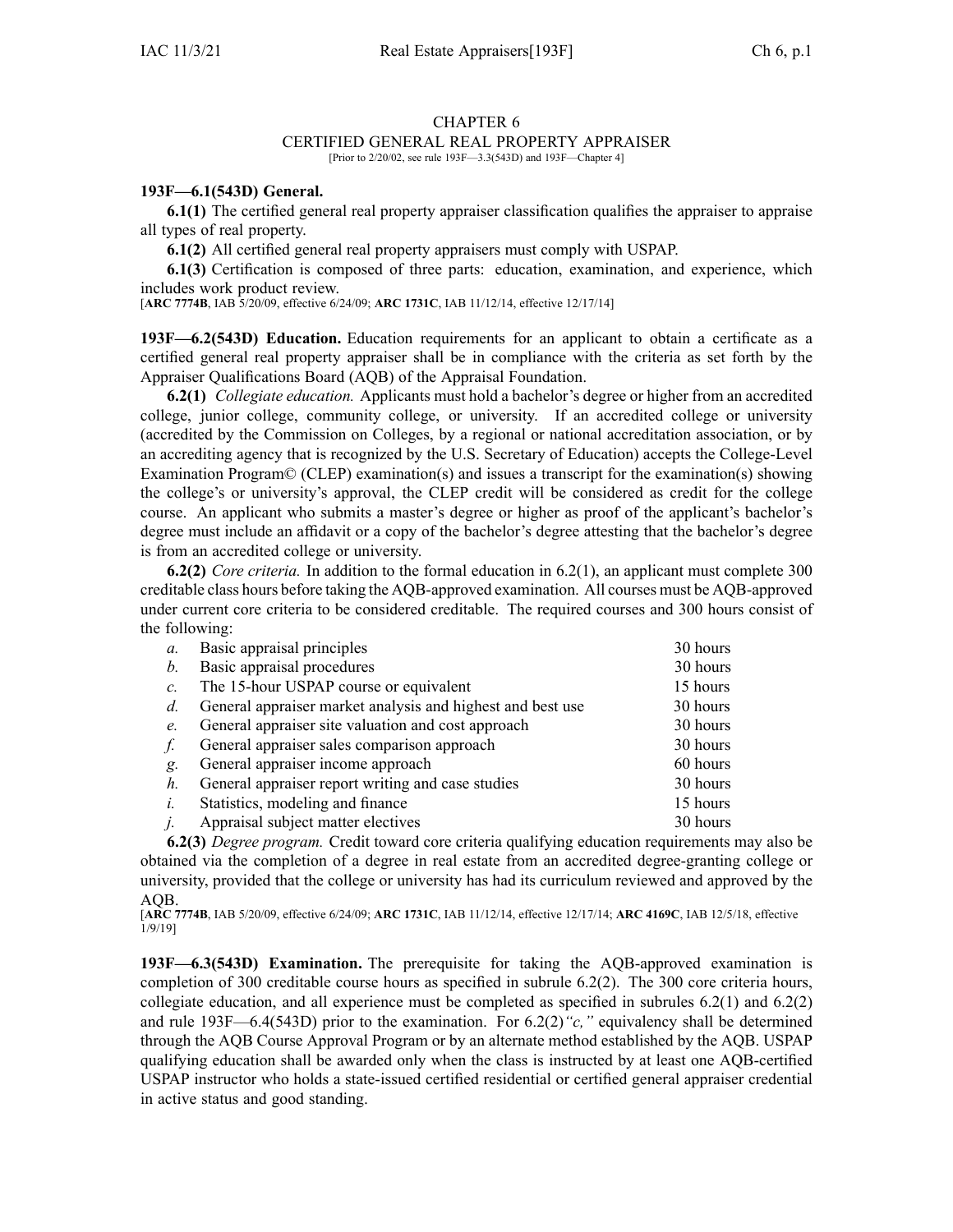**6.3(1)** In order to qualify to sit for the certified general real property appraiser examination, the applicant must complete the board's application form and provide copies of documentation of completion of all courses claimed that qualify the applicant to sit for the examination.

*a.* A sufficient application within the meaning of Iowa Code section [17A.18\(2\)](https://www.legis.iowa.gov/docs/ico/section/17A.18.pdf) must:

(1) Be on <sup>a</sup> form and in the manner prescribed by the board;

(2) Be signed by the applicant, be certified as accurate, or display an electronic signature by the applicant if submitted electronically;

(3) Be fully completed;

(4) Reflect, on its face, full compliance with all applicable continuing education requirements; and

(5) Be accompanied by the fee specified in 193F—Chapter 12.

*b.* The core criteria, collegiate education, and experience must be completed and documentation submitted to the board at the time of application to sit for the examination.

**6.3(2)** The board may verify educational credits claimed. Undocumented credits will be sufficient cause to invalidate the examination results pursuan<sup>t</sup> to [193F—paragraph](https://www.legis.iowa.gov/docs/iac/rule/193F.3.3.pdf) 3.3(2)*"c."*

**6.3(3)** Responsibility for documenting the educational credits claimed rests with the applicant.

**6.3(4)** An applicant must supply the original examination scores when applying for certification. Copies of the scores will not be accepted.

**6.3(5)** If an applicant who has passed an examination does not obtain the related appraiser credential within 24 months after passing the examination, that examination result loses its validity to suppor<sup>t</sup> issuance of an appraiser credential. To regain eligibility for the credential, the applicant must retake and pass the examination. This requirement applies to individuals obtaining an initial certified credential or upgrading from an associate credential.

[**ARC [7774B](https://www.legis.iowa.gov/docs/aco/arc/7774B.pdf)**, IAB 5/20/09, effective 6/24/09; **ARC [1731C](https://www.legis.iowa.gov/docs/aco/arc/1731C.pdf)**, IAB 11/12/14, effective 12/17/14; **ARC [4169C](https://www.legis.iowa.gov/docs/aco/arc/4169C.pdf)**, IAB 12/5/18, effective 1/9/19; **ARC [5785C](https://www.legis.iowa.gov/docs/aco/arc/5785C.pdf)**, IAB 7/28/21, effective 9/1/21]

**193F—6.4(543D) Supervised experience required for initial certification.** Except as otherwise permitted herein, all experience required to obtain certification as <sup>a</sup> certified general real property appraiser pursuan<sup>t</sup> to Iowa Code section [543D.9](https://www.legis.iowa.gov/docs/ico/section/543D.9.pdf) shall be performed under the direct supervision of <sup>a</sup> certified general real property appraiser pursuan<sup>t</sup> to the provisions of [193F—Chapter](https://www.legis.iowa.gov/docs/iac/chapter/193F.15.pdf) 15.

**6.4(1)** *Acceptable experience.* The board will accep<sup>t</sup> as qualifying experience the documented experience attained while the applicant for initial certification was in an educational program recognized by the Appraiser Qualifications Board and Appraisal Subcommittee as providing qualifying experience for certification, whether or not the applicant was registered as an associate real property appraiser at the time the educational program was completed. Such programs, if approved by federal authorities, will incorporate direct supervision by <sup>a</sup> certified real property appraiser and such additional program features as to satisfy the purpose of requiring that qualifying experience be attained by the applicant as <sup>a</sup> real property appraiser.

**6.4(2)** *Exceptions.* Applicants for certified general real property certification in Iowa may utilize experience obtained in the absence of registration as an associate real property appraiser under the following circumstances.

*a.* Subject to any requirements or limitations established by applicable federal authorities, including the AQB and ASC, or applicable federal law, rule, or policy, hours qualifying for experience in any jurisdiction, including <sup>a</sup> bordering state, will be considered qualifying hours for experience in Iowa without board approval or authorization, as long as the applicant is able to establish by clear and convincing evidence all of the following:

(1) A majority of the applicant's total qualifying experience hours are completed in Iowa under the direct supervision of <sup>a</sup> certified real property appraiser pursuan<sup>t</sup> to the provisions of [193F—Chapter](https://www.legis.iowa.gov/docs/iac/chapter/193F.15.pdf) 15.

(2) The qualifying hours obtained in the jurisdiction and claimed as experience hours in Iowa were completed in another jurisdiction under the direct supervision of an active certified real estate appraiser in that jurisdiction as required by the AQB and the jurisdiction's laws, rules, or policies.

(3) The nature of the experience attained in another jurisdiction is qualitatively and substantially equivalent to the experience an associate real property appraiser would receive under the direct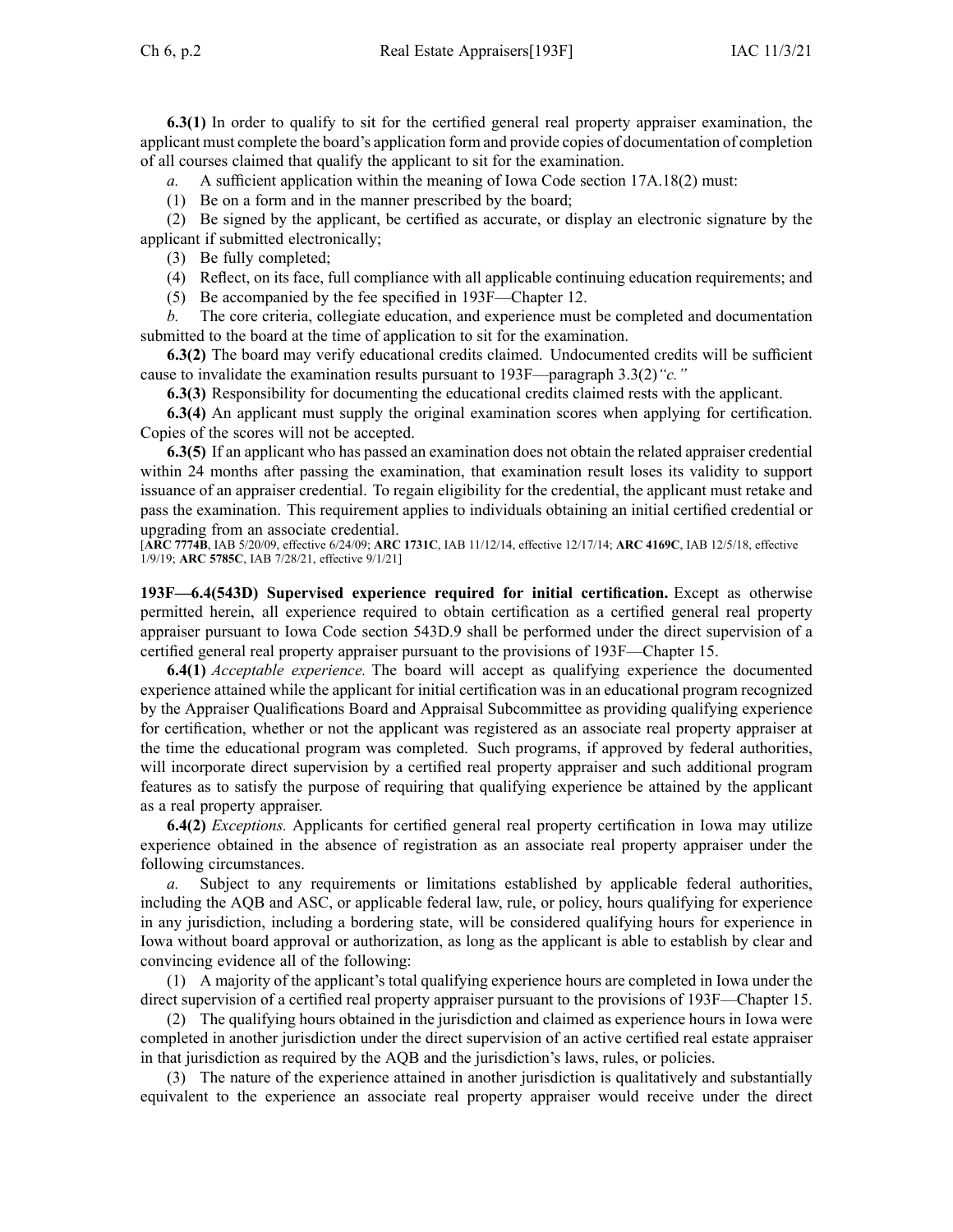supervision of <sup>a</sup> certified real property appraiser pursuan<sup>t</sup> to the standards established in [193F—Chapter](https://www.legis.iowa.gov/docs/iac/chapter/193F.15.pdf) [15](https://www.legis.iowa.gov/docs/iac/chapter/193F.15.pdf).

*b.* Requests for experience performed in the absence of registration as an associate real property appraiser shall be made on forms prescribed by the board.

(1) The burden shall be on the applicant to establish by clear and convincing evidence all of the following:

1. The experience is qualifying experience under the substantive and documentation standards of the AQB and ASC.

2. Denial of the application would impose an undue hardship on the applicant.

3. The nature of the experience attained is qualitatively and substantially equivalent to the experience an associate real property appraiser would receive under the direct supervision of <sup>a</sup> certified real property appraiser pursuan<sup>t</sup> to the standards established in [193F—Chapter](https://www.legis.iowa.gov/docs/iac/chapter/193F.15.pdf) 15.

4. Approval of the application would foster the board's goal of fair and consistent treatment of applicants.

5. A basis exists beyond the individual control of the applicant to explain why the experience at issue could not have been attained by the applicant under the direct supervision of <sup>a</sup> certified general real property appraiser.

(2) Among the circumstances the board may consider favorably in ruling on an application for approval of unsupervised experience or experience attained by the applicant in the absence of registration as an associate real property appraiser are:

1. The experience was attained before receiving an associate credential in Iowa in <sup>a</sup> jurisdiction that, at the time, did not require direct supervision or register associate real property appraisers or otherwise offer <sup>a</sup> category of certification.

2. The applicant attained the experience while employed in <sup>a</sup> county assessor's office engaged in mass appraisals, and the experience would otherwise qualify under applicable federal standards. [**ARC [7774B](https://www.legis.iowa.gov/docs/aco/arc/7774B.pdf)**, IAB 5/20/09, effective 6/24/09; **ARC [1731C](https://www.legis.iowa.gov/docs/aco/arc/1731C.pdf)**, IAB 11/12/14, effective 12/17/14; **ARC [4169C](https://www.legis.iowa.gov/docs/aco/arc/4169C.pdf)**, IAB 12/5/18, effective 1/9/19; **ARC [5484C](https://www.legis.iowa.gov/docs/aco/arc/5484C.pdf)**, IAB 2/24/21, effective 3/31/21]

**193F—6.5(543D) Demonstration of experience.** The experience necessary for certification pursuan<sup>t</sup> to Iowa Code section [543D.9](https://www.legis.iowa.gov/docs/ico/section/543D.9.pdf) must meet the requirements of this rule. The objective of the demonstration of experience is to ensure that, before the applicant is issued <sup>a</sup> certificate, the applicant has obtained sufficient diversified experience to perform an appraisal.

**6.5(1)** The applicant shall provide to the board an appraisal log that includes all information required by the AQB as <sup>a</sup> precondition for certification and shall maintain the log contemporaneously with the performance of supervised real property appraisal services. The appraisal log shall, at <sup>a</sup> minimum, include all information as described in [193F—subrule](https://www.legis.iowa.gov/docs/iac/rule/193F.4.2.pdf) 4.2(4).

**6.5(2)** The applicant shall accumulate <sup>a</sup> total of 3,000 hours of appraisal experience in no fewer than 18 months while in active status, of which 1,500 hours must consist of nonresidential appraisal experience. While the hours may be cumulative, the 18 months must have elapsed before an applicant can be certified. Experience claimed must have been performed in compliance with USPAP where the appraiser demonstrates proficiency in appraisal principles methodology, procedures and reporting conclusions. Acceptable appraisal experience includes, but is not limited to, the following:

- *a.* Fee and staff appraisal;
- *b.* Ad valorem tax appraisal;
- *c.* Review appraisal;
- *d.* Appraisal analysis;
- *e.* Appraisal consulting;
- *f.* Highest and best use analysis;
- *g.* Feasibility analysis/study; and
- *h.* Mass appraisal.

**6.5(3)** The types of experience set out in [6.5\(2\)](https://www.legis.iowa.gov/docs/iac/rule/193F.6.5.pdf) are intended neither to exclude other sorts of appraisal experience nor to prescribe <sup>a</sup> specified minimum array of experience. However, an applicant who cannot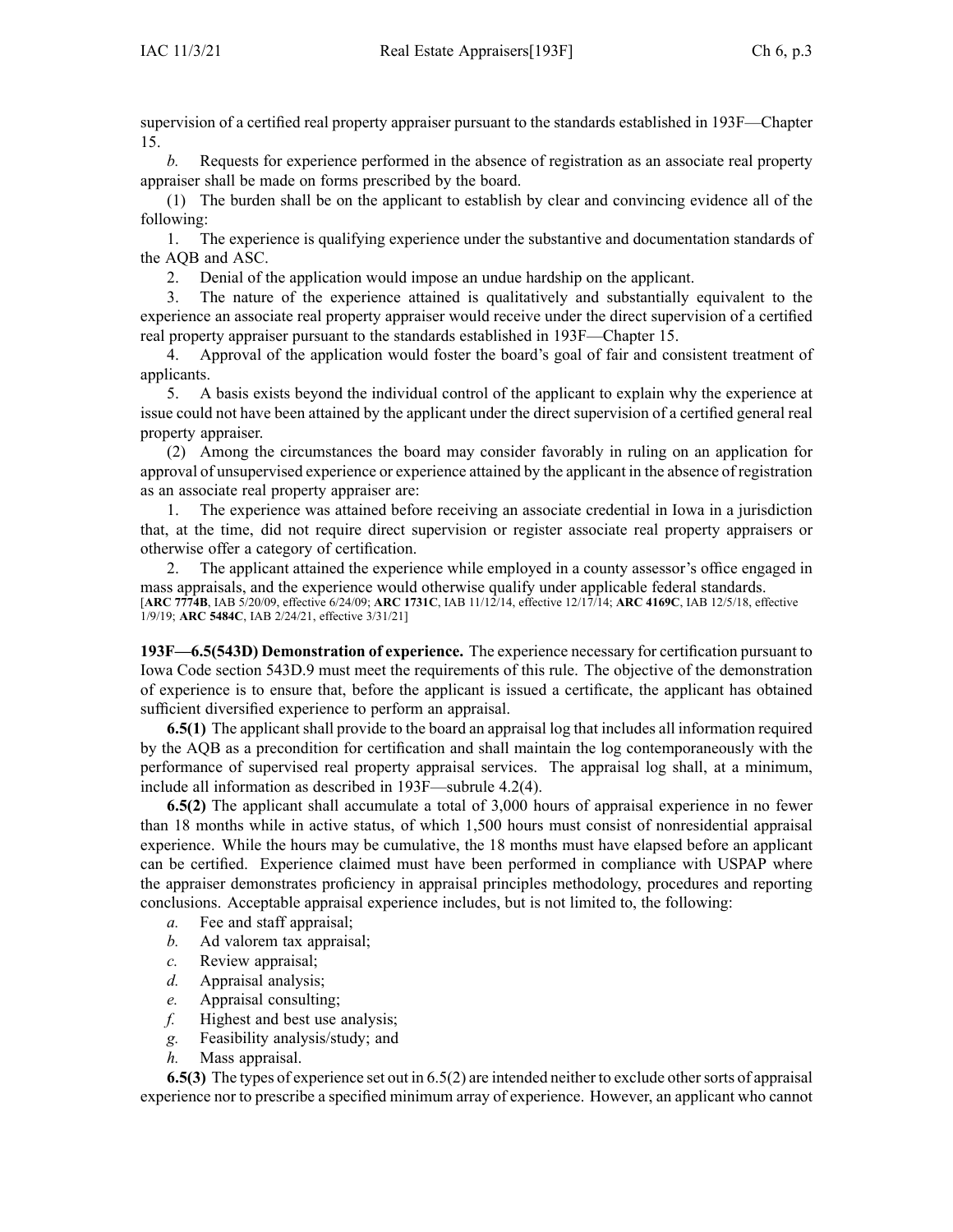demonstrate <sup>a</sup> background of experience of the diversity manifested by this rule shall bear the burden of showing that the applicant's experience is of sufficient quality and diversity to fulfill the objective of the demonstration of experience. A diversity of experience includes, but is not limited to, the following:

*a.* Performing all approaches to value (i.e., cost, income, sales);

*b.* Various reporting types;

*c.* Appropriate use of various forms (e.g., gPAR, 1004) and formats;

*d.* Various property types (e.g., vacant land, single-family, multifamily, agricultural, retail, industrial, and special purpose);

*e.* Various assignments that include varying scopes of work (e.g., as is, as completed or proposed, foreclosure, rural properties, acreages, estates, eminent domain, use of extraordinary assumption or hypothetical conditions); and

*f.* Diversity in value ranges.

**6.5(4)** An applicant may be required to appear before the board or its representative to supplement or verify evidence of experience, which shall be in the form of written reports or file memoranda.

**6.5(5)** The board may require inspection, by the board itself or by its representatives, of documentation relating to an applicant's claimed experience. Such inspection may be made at the board's offices or such other place as the board may designate.

[**ARC [7774B](https://www.legis.iowa.gov/docs/aco/arc/7774B.pdf)**, IAB 5/20/09, effective 6/24/09; **ARC [1731C](https://www.legis.iowa.gov/docs/aco/arc/1731C.pdf)**, IAB 11/12/14, effective 12/17/14; **ARC [4169C](https://www.legis.iowa.gov/docs/aco/arc/4169C.pdf)**, IAB 12/5/18, effective 1/9/19; **ARC [5237C](https://www.legis.iowa.gov/docs/aco/arc/5237C.pdf)**, IAB 10/21/20, effective 11/25/20]

## **193F—6.6(543D) Work product review.**

**6.6(1)** An applicant shall submit <sup>a</sup> complete appraisal log at the time of application for examination and work product review. The board will then select three appraisals that demonstrate <sup>a</sup> diversity of experience and approaches to value over various time frames for work product review and reques<sup>t</sup> that the applicant submit, both electronically and on paper, one copy of each repor<sup>t</sup> and work file for each of the selected appraisals along with the appropriate form and fee. The work product submission shall not be redacted by the applicant; however, the applicant may request the reports remain confidential as specified in subrule [6.6\(2\)](https://www.legis.iowa.gov/docs/iac/rule/193F.6.6.pdf). The fee for work product review of the appraisals is provided in [193F—Chapter](https://www.legis.iowa.gov/docs/iac/chapter/193F.12.pdf) 12. The board may select the appraisals at random from the entire log or within certain types of appraisals. The board reserves the right to reques<sup>t</sup> one or more additional appraisals if those submitted by the applicant raise issues concerning the applicant's competency or compliance with applicable appraisal standards or the degree to which the submitted appraisals are representative of the applicant's work product. Such additional appraisals may be selected at random from the applicant's log or may be selected specifically to provide an example of the applicant's work product regarding <sup>a</sup> particular type of appraisal.

**6.6(2)** The board shall treat all appraisals received as public records unless the applicant notifies the board at the time of submission that <sup>a</sup> submitted appraisal is subject to the confidentiality provisions of appraisal standards or is otherwise confidential under state or federal law. While applicants are encouraged to submit appraisals actually performed for clients, applicants may submit one or more demonstration appraisals if the appraisals are prepared based on factual information in the same manner as applicable to actual appraisal assignments and are clearly marked as demonstration appraisals. Experience gained for work without <sup>a</sup> traditional client (i.e., <sup>a</sup> client hiring an appraiser for <sup>a</sup> business purpose), for example <sup>a</sup> demonstration appraisal, cannot exceed 50 percen<sup>t</sup> of the total experience requirement.

**6.6(3)** An applicant seeking original or upgrade certification as <sup>a</sup> certified general real property appraiser shall submit one residential appraisal and two nonresidential appraisals for review.

**6.6(4)** The board will submit the appraisals to <sup>a</sup> peer review consultant for an opinion on the appraiser's compliance with applicable appraisal standards.

**6.6(5)** The work product review process is not intended as an endorsement of an applicant's work product. No applicant or appraiser shall represen<sup>t</sup> the results of work product review in communications with <sup>a</sup> client or in marketing to potential clients in <sup>a</sup> manner which falsely portrays the board's work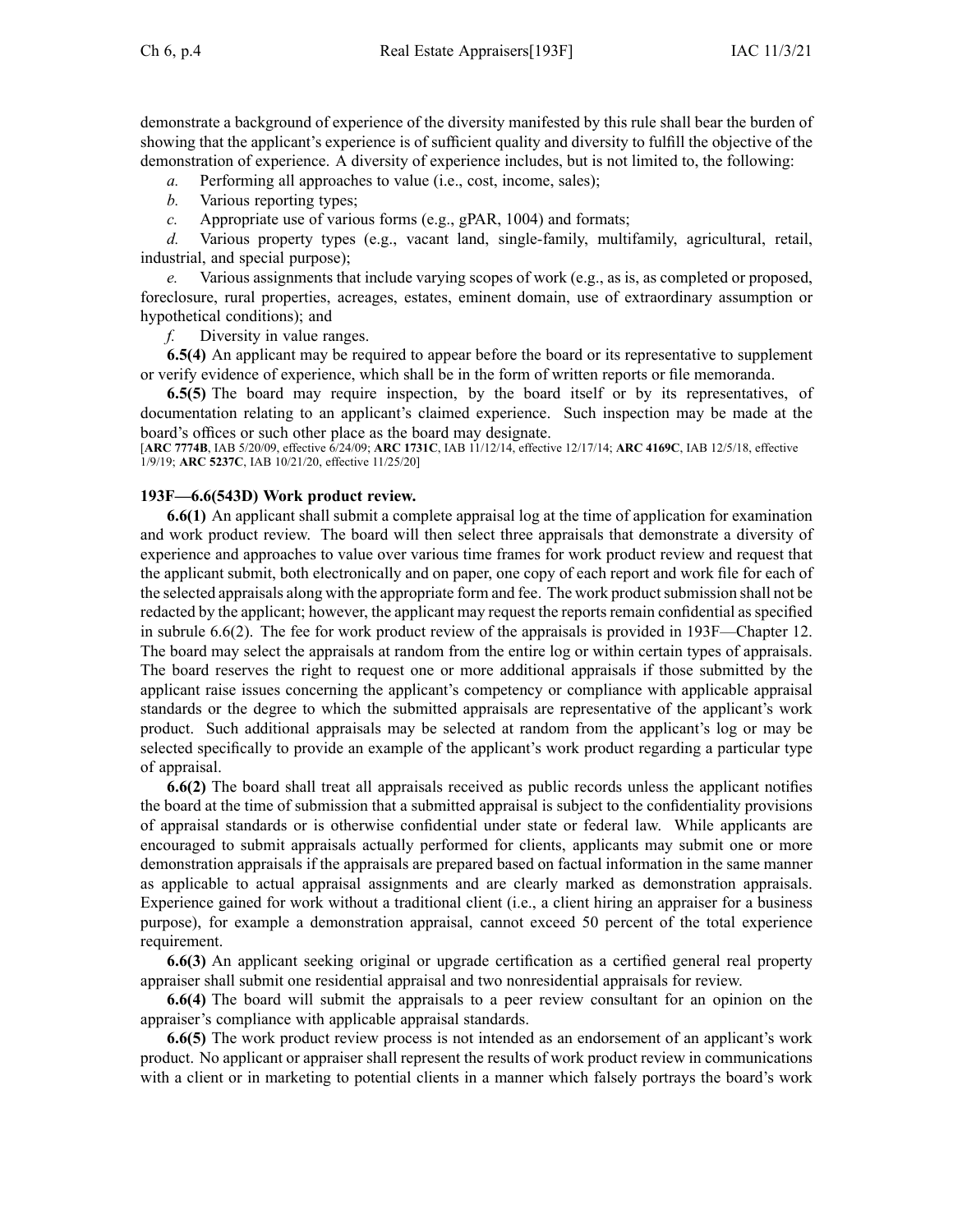product review as an endorsement of the appraiser or the appraiser's work product. Failure to comply with this prohibition may be grounds for discipline as <sup>a</sup> practice harmful or detrimental to the public.

**6.6(6)** The board views work product review, in part, as an educational process. While the board may deny an application based on an applicant's failure to adhere to appraisal standards or otherwise demonstrate <sup>a</sup> level of competency upon which the public interest can be protected, the board will attempt to work with applicants deemed in need of assistance to arrive at <sup>a</sup> mutually agreeable remedial plan. A remedial plan may include additional education, desk review, <sup>a</sup> mentoring program, or additional precertification experience.

**6.6(7)** An applicant who is denied certification based on the work product review described in this rule, or on any other ground, shall be entitled to <sup>a</sup> contested case hearing as provided in rule [193F—20.39](https://www.legis.iowa.gov/docs/iac/rule/193F.20.39.pdf)(546,543D,272C). Notice of denial shall specify the grounds for denial, which may include any of the work performance-related grounds for discipline against <sup>a</sup> certified appraiser.

**6.6(8)** If probable cause exists, the board may open <sup>a</sup> disciplinary investigation against <sup>a</sup> certificate holder based on the work product review of an applicant. A potential disciplinary action could arise, for example, if the applicant is <sup>a</sup> certified residential real property appraiser seeking an upgrade to <sup>a</sup> certified general real property appraiser, or where the applicant is uncertified and is working under the supervision of <sup>a</sup> certified real property appraiser who cosigned the appraisal report.

**6.6(9)** After accumulating <sup>a</sup> minimum of 500 hours of appraisal experience, an applicant may voluntarily submit work product to the board to be reviewed by <sup>a</sup> peer reviewer for educational purposes only. A maximum of three reports may be submitted for review during the experience portion of the certification process. Work product submitted for educational purposes only will not result in disciplinary action on either the associate appraiser or the associate appraiser's supervisor so long as the appraisal review did not reveal negligent or egregious errors or omissions. The fee for voluntary submissions of work product for review is provided in [193F—Chapter](https://www.legis.iowa.gov/docs/iac/chapter/193F.12.pdf) 12.

**6.6(10)** The board will retain the appraisals for as long as needed as documentation of the board's actionsfor the Appraisal Subcommittee or as needed in <sup>a</sup> pending proceeding involving the work product of the applicant or the applicant'ssupervisor. When no longer needed forsuch purposes, the work product may be retained or destroyed at the board's discretion.

[**ARC [7774B](https://www.legis.iowa.gov/docs/aco/arc/7774B.pdf)**, IAB 5/20/09, effective 6/24/09; **ARC [1731C](https://www.legis.iowa.gov/docs/aco/arc/1731C.pdf)**, IAB 11/12/14, effective 12/17/14; **ARC [4169C](https://www.legis.iowa.gov/docs/aco/arc/4169C.pdf)**, IAB 12/5/18, effective 1/9/19; **ARC [4379C](https://www.legis.iowa.gov/docs/aco/arc/4379C.pdf)**, IAB 3/27/19, effective 5/1/19; **ARC [4707C](https://www.legis.iowa.gov/docs/aco/arc/4707C.pdf)**, IAB 10/9/19, effective 11/13/19; **ARC [5237C](https://www.legis.iowa.gov/docs/aco/arc/5237C.pdf)**, IAB 10/21/20, effective 11/25/20; **ARC [5785C](https://www.legis.iowa.gov/docs/aco/arc/5785C.pdf)**, IAB 7/28/21, effective 9/1/21]

**193F—6.7(543D) Background check.** A state and national criminal history check shall be performed on any appraiser upgrading to <sup>a</sup> new credential consistent with Iowa Code section [543D.22](https://www.legis.iowa.gov/docs/ico/section/543D.22.pdf). [**ARC [1731C](https://www.legis.iowa.gov/docs/aco/arc/1731C.pdf)**, IAB 11/12/14, effective 12/17/14; **ARC [3084C](https://www.legis.iowa.gov/docs/aco/arc/3084C.pdf)**, IAB 5/24/17, effective 6/28/17; **ARC [5237C](https://www.legis.iowa.gov/docs/aco/arc/5237C.pdf)**, IAB 10/21/20, effective 11/25/20; **ARC [6007C](https://www.legis.iowa.gov/docs/aco/arc/6007C.pdf)**, IAB 11/3/21, effective 12/8/21]

**193F—6.8(543D) Upgrade from <sup>a</sup> certified residential real property appraiser to <sup>a</sup> certified general real property appraiser.** To upgrade from <sup>a</sup> certified residential real property appraiser to <sup>a</sup> certified general real property appraiser, an applicant must complete the following additional education, examination, supervision, and experience requirements and <sup>a</sup> state and national criminal history check as provided in Iowa Code section [543D.22](https://www.legis.iowa.gov/docs/ico/section/543D.22.pdf). For all intents and purposes, <sup>a</sup> certified residential real property appraiser seeking to upgrade to <sup>a</sup> certified general status will be considered an associate appraiser as it relates to differences between the scope of practice of the two licensure categories, and the upgrade process will generally follow the same registration requirements, supervisory identification and maintenance requirements, and processes and procedures generally applicable to associate appraisers set forth in [193F—Chapter](https://www.legis.iowa.gov/docs/iac/chapter/193F.4.pdf) 4.

**6.8(1)** *Education.*

*a. Collegiate education.* Certified residential real property appraisers must satisfy the college-level education requirements as specified in rule [193F—6.2](https://www.legis.iowa.gov/docs/iac/rule/193F.6.2.pdf)(543D).

*b. Core criteria.* In addition to the formal education and core criteria educational requirements originally required to obtain <sup>a</sup> certified residential credential, an applicant must complete the following additional 100 creditable core criteria class hours before taking the AQB-approved examination. All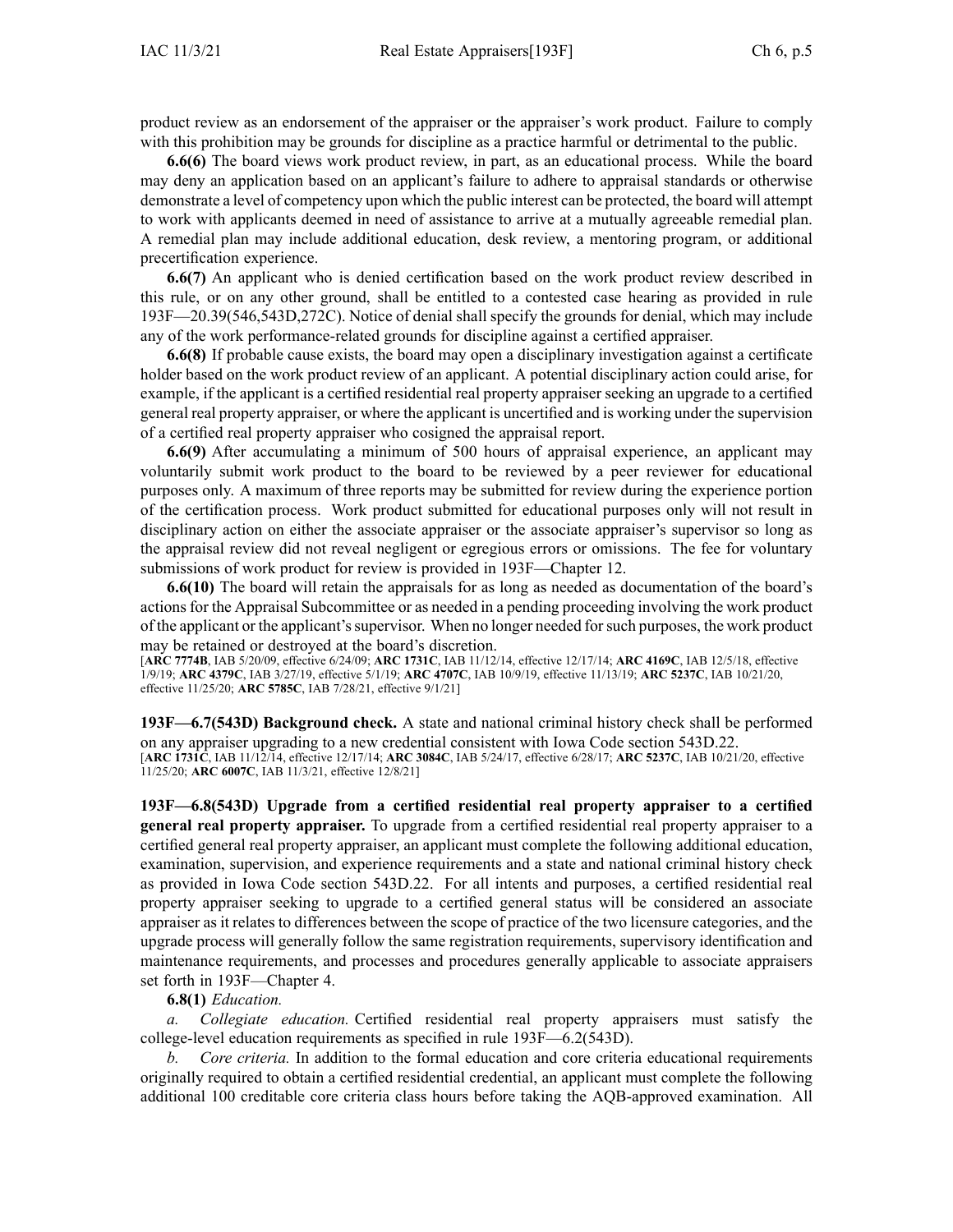courses must be AQB-approved under current core criteria to be considered creditable. The required courses and 100 hours consist of the following:

| (1) General appraiser market analysis and highest and best use | 15 hours |
|----------------------------------------------------------------|----------|
| (2) General appraiser sales comparison approach                | 15 hours |
| (3) General appraiser site valuation and cost approach         | 15 hours |
| (4) General appraiser income approach                          | 45 hours |
| (5) General appraiser report writing and case studies          | 10 hours |

**6.8(2)** *Examination.* An applicant must satisfy the examination requirements as specified in rule [193F—6.3](https://www.legis.iowa.gov/docs/iac/rule/193F.6.3.pdf)(543D).

**6.8(3)** *Supervision and experience.*

*a. Experience.* An applicant must satisfy all of the experience requirements as specified in rules [193F—6.4](https://www.legis.iowa.gov/docs/iac/rule/193F.6.4.pdf)(543D) and [193F—6.5](https://www.legis.iowa.gov/docs/iac/rule/193F.6.5.pdf)(543D). In obtaining and documenting the 3,000 total experience hours required by subrule [6.5\(2\)](https://www.legis.iowa.gov/docs/iac/rule/193F.6.5.pdf), asisthe case for initial licensure, such hours must be accumulated in no fewer than 18 months while in active status as, in effect, <sup>a</sup> registered associate appraiser pursuing an upgrade pursuan<sup>t</sup> to this rule and subject to the supervision of an Iowa-certified appraiser. Notwithstanding the foregoing:

(1) To the extent residential appraisal experience may be counted toward licensure in accordance with subrule [6.5\(2\)](https://www.legis.iowa.gov/docs/iac/rule/193F.6.5.pdf), residential appraisal experience obtained as <sup>a</sup> certified residential appraiser prior to initiating the upgrade process may be included on the appraisal log and, subject to the work product review process, counted toward the experience-hours requirement for purposes of upgrading from <sup>a</sup> certified real property appraiser to <sup>a</sup> certified general real property appraiser; provided that such residential appraisal experience obtained prior to initiating the upgrade process shall not apply toward the 18-month requirement.

(2) Applicants may reques<sup>t</sup> that the board approve experience hours performed in the absence of registration as an associate real property appraiser by filing an application for approval on <sup>a</sup> form provided by the board, which application will be subject to and governed by the same processes and standards set forth in rule [193F—6.4](https://www.legis.iowa.gov/docs/iac/rule/193F.6.4.pdf)(543D).

*b. Supervision.* Subject to applicable exceptions, all nonresidential experience obtained and applied toward obtaining <sup>a</sup> certified general credential as par<sup>t</sup> of the upgrade process shall be performed under the direct supervision of <sup>a</sup> certified general real property appraiser pursuan<sup>t</sup> to the provisions of [193F—Chapter](https://www.legis.iowa.gov/docs/iac/chapter/193F.15.pdf) 15 and shall be subject to the identification, notification, maintenance, approval, scope-of-practice, log, and monitoring requirements set forth in [193F—Chapter](https://www.legis.iowa.gov/docs/iac/chapter/193F.4.pdf) 4. Both the applicant and the applicant's supervisor(s) must complete <sup>a</sup> supervisor/trainee course within the five years prior to the board's receipt of the associate registration application identifying <sup>a</sup> supervisor with the board or prior to the applicant's obtaining or claiming any experience hours under the supervision of that supervisor.

**6.8(4)** *Work product review.* An applicant must satisfy the work product review requirements as specified in rules [193F—6.5](https://www.legis.iowa.gov/docs/iac/rule/193F.6.5.pdf)(543D) and [193F—6.6](https://www.legis.iowa.gov/docs/iac/rule/193F.6.6.pdf)(543D).

**6.8(5)** *Background check.* A state and national criminal history check shall be performed on any appraiser upgrading to <sup>a</sup> new credential consistent with Iowa Code section [543D.22](https://www.legis.iowa.gov/docs/ico/section/543D.22.pdf). [**ARC [6007C](https://www.legis.iowa.gov/docs/aco/arc/6007C.pdf)**, IAB 11/3/21, effective 12/8/21]

These rules are intended to implement Iowa Code sections [543D.5](https://www.legis.iowa.gov/docs/ico/section/543D.5.pdf), [543D.8](https://www.legis.iowa.gov/docs/ico/section/543D.8.pdf), [543D.9](https://www.legis.iowa.gov/docs/ico/section/543D.9.pdf), and [543D.22](https://www.legis.iowa.gov/docs/ico/section/543D.22.pdf).

[Filed 8/1/91, Notice 5/29/91—published 8/21/91, effective 9/25/91] [Filed 12/12/95, Notice 10/25/95—published 1/3/96, effective 2/7/96] [Filed 2/28/96, Notice 1/3/96—published 3/27/96, effective 5/1/96] [Filed 12/22/97, Notice 11/5/97—published 1/14/98, effective 2/18/98] [Filed 2/1/02, Notice 11/28/01—published 2/20/02, effective 3/27/02] [Filed 5/5/02, Notice 3/20/02—published 5/29/02, effective 7/3/02] [Filed 4/22/05, Notice 3/16/05—published 5/11/05, effective 6/15/05] [Filed 6/1/07, Notice 3/28/07—published 6/20/07, effective 7/25/07] [Filed 8/9/07, Notice 6/20/07—published 8/29/07, effective 10/3/07] [Filed 12/7/07, Notice 10/24/07—published 1/2/08, effective 2/6/08]